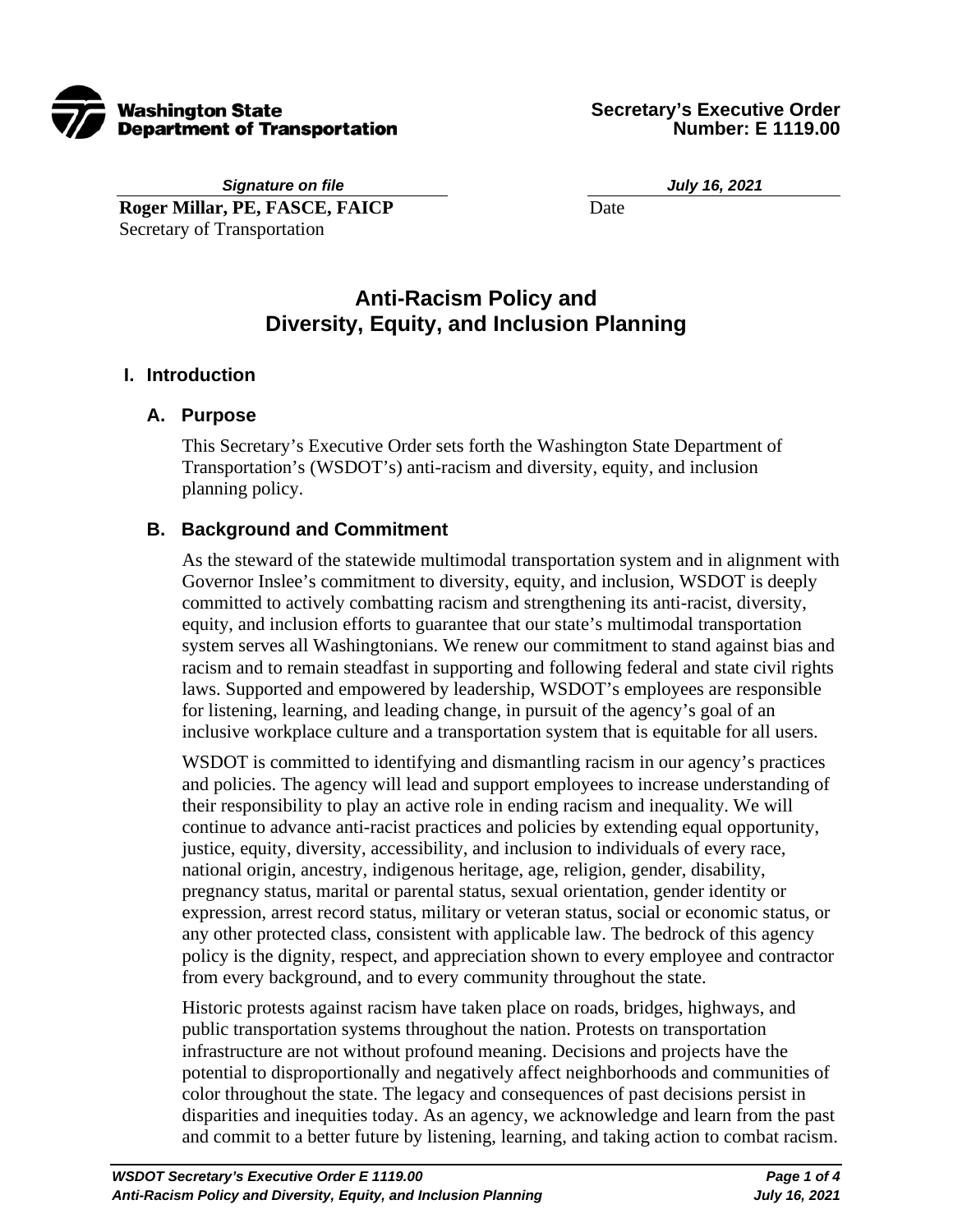WSDOT pledges to approach these efforts with humility and respect and to stay mindful of the importance of listening to, and learning from, those most affected by racism. We understand these actions depend on proactive collaboration between all WSDOT employees and relevant stakeholders, including governments, transportation partners, advisory groups, and the communities we serve. We pledge to continue our close collaboration with national, state, and regional organizations focused on these issues.

### **II. Secretary's Executive Order**

WSDOT's efforts to advance anti-racism, diversity, equity, and inclusion will include, but are not limited to, the following:

- A. WSDOT reaffirms and strengthens its commitment to the implementation and enforcement of all Civil Rights laws that apply to the agency, including but not limited to:
	- Equal Pay Act of 1963, as amended (Pub. L. 88-38; 29 U.S.C. Part 206(b))
	- Title VI and Title VII of the Civil Rights Act of 1964, as amended (42 U.S.C. Parts 2000d et seq. and 2000e et seq.)
	- Age Discrimination in Employment Act of 1967, as amended (29 U.S.C. Parts 621 et seq.)
	- Architectural Barriers Act of 1968, as amended (42 U.S.C. Parts 4151 et seq.)
	- National Environmental Policy Act of 1969, as amended (42 U.S.C. Parts 4321) et seq.)
	- Uniform Relocation Assistance and Real Property Acquisition Policies Act of 1970, as amended (42 U.S.C. Part 4601)
	- Education Amendments Act of 1972, Title IX, as amended (20 U.S.C. Parts 1681- 1688)
	- Federal-Aid Highway Act of 1973, as amended (23 U.S.C. Parts 324 et seq.)
	- Sections 504 and 508 of the Rehabilitation Act of 1973, as amended (29 U.S.C. Parts 794 and 794d)
	- Age Discrimination Act of 1975, as amended (42 U.S.C. Parts 6101 et seq.)
	- Pregnancy Discrimination Act of 1978, as amended (Pub. L. 95-555; 42 U.S.C.) Part  $2000e(k)$
	- Civil Rights Restoration Act of 1987, as amended (Pub. L. 100-259; 20 U.S.C. Part 1681-86)
	- Americans with Disabilities Act of 1990, Title II, as amended (42 U.S.C. Parts 12131-12134)
	- Civil Rights Act of 1991, as amended (Pub. L. 102-166; 42 U.S.C. Part 1981a)
	- Americans with Disabilities Act Amendments Act of 2008 (Pub. L. 110-325; 42 U.S.C. Part 12101 et seq.)
	- Family and Medical Leave Act of 1993, as amended (29 U.S.C. Parts 2601-2636)
	- RCW 49.60 *Discrimination—Human Rights Commission*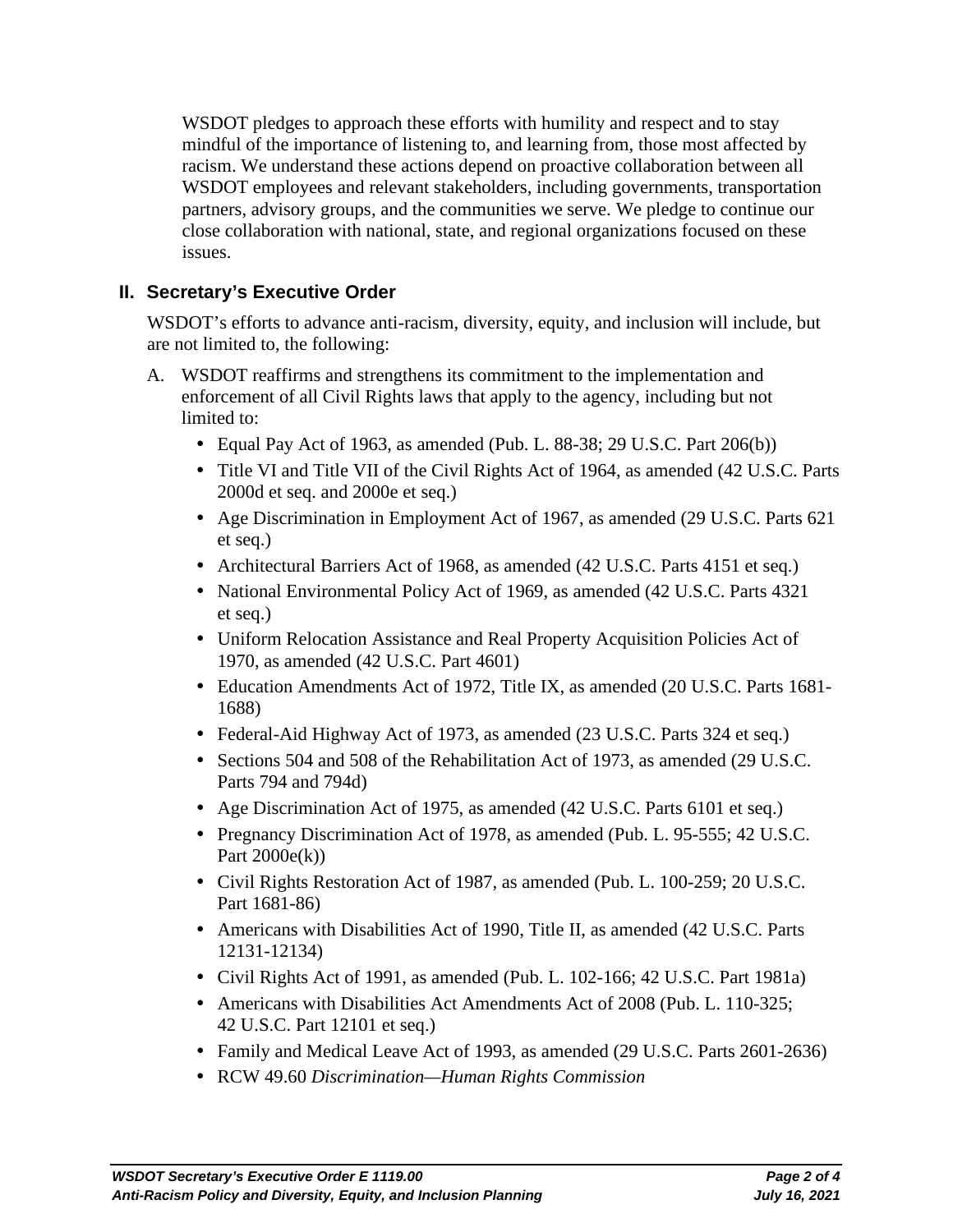- B. In furtherance of our commitment to being an anti-racist organization, the Office of Equal Opportunity (OEO), in partnership with the Office of Human Resources and Safety, will create an agency-wide workgroup to develop a Diversity, Equity, and Inclusion (DEI) Plan for WSDOT to implement. This workgroup will outline the steps WSDOT will take to implement the DEI Plan. This DEI Plan implementation will become the responsibility for all relevant regions, divisions, programs, and staff. This DEI plan will be developed within one year from the date of signature of this executive order. A progress report will be provided to the Secretary of Transportation and Deputy Secretary of Transportation within six months of signature. All WSDOT regions, divisions, and programs will be afforded the opportunity to participate in the workgroup. The DEI Plan workgroup will collaborate with all WSDOT Diversity Advisory Groups to:
	- 1. Update WSDOT's strategic plan to ensure diversity, equity, inclusion, and antiracism are appropriately incorporated.
	- 2. Propose additional policies, procedures, and training, as well as agency, region, and program goals, metrics, and monitoring mechanisms.
- C. The OEO Director will regularly report to the Secretary of Transportation on implementing the DEI Plan, the steps the department is taking toward diversity and equity, and the agency's progress toward achieving a more anti-racist, respectful, and inclusive culture.
- D. The OEO Director will collaborate with other Washington state agencies and organizations, including but not limited to the following:
	- 1. Governor's Office of Equity
	- 2. Washington State Commission on African American Affairs
	- 3. Washington State Commission on Asian Pacific American Affairs
	- 4. Washington State Commission on Hispanic Affairs
	- 5. Washington State Human Rights Commission
	- 6. Washington State Women's Commission
	- 7. Washington State LGBTQ Commission
	- 8. Governor's Office of Indian Affairs
	- 9. Governor's Committee on Disability Issues and Employment
	- 10. Washington State Environmental Justice Council
	- 11. Governor's Interagency Council on Health Disparities
	- 12. Washington State Office of Minority and Women's Business Enterprises
	- 13. Governor's Subcabinet on Business Diversity
	- 14. Washington State Diversity, Equity, and Inclusion Council
	- 15. Washington State Business Resource Groups
	- 16. Washington State Office of Financial Management (OFM)
	- 17. Washington State Department of Enterprise Services